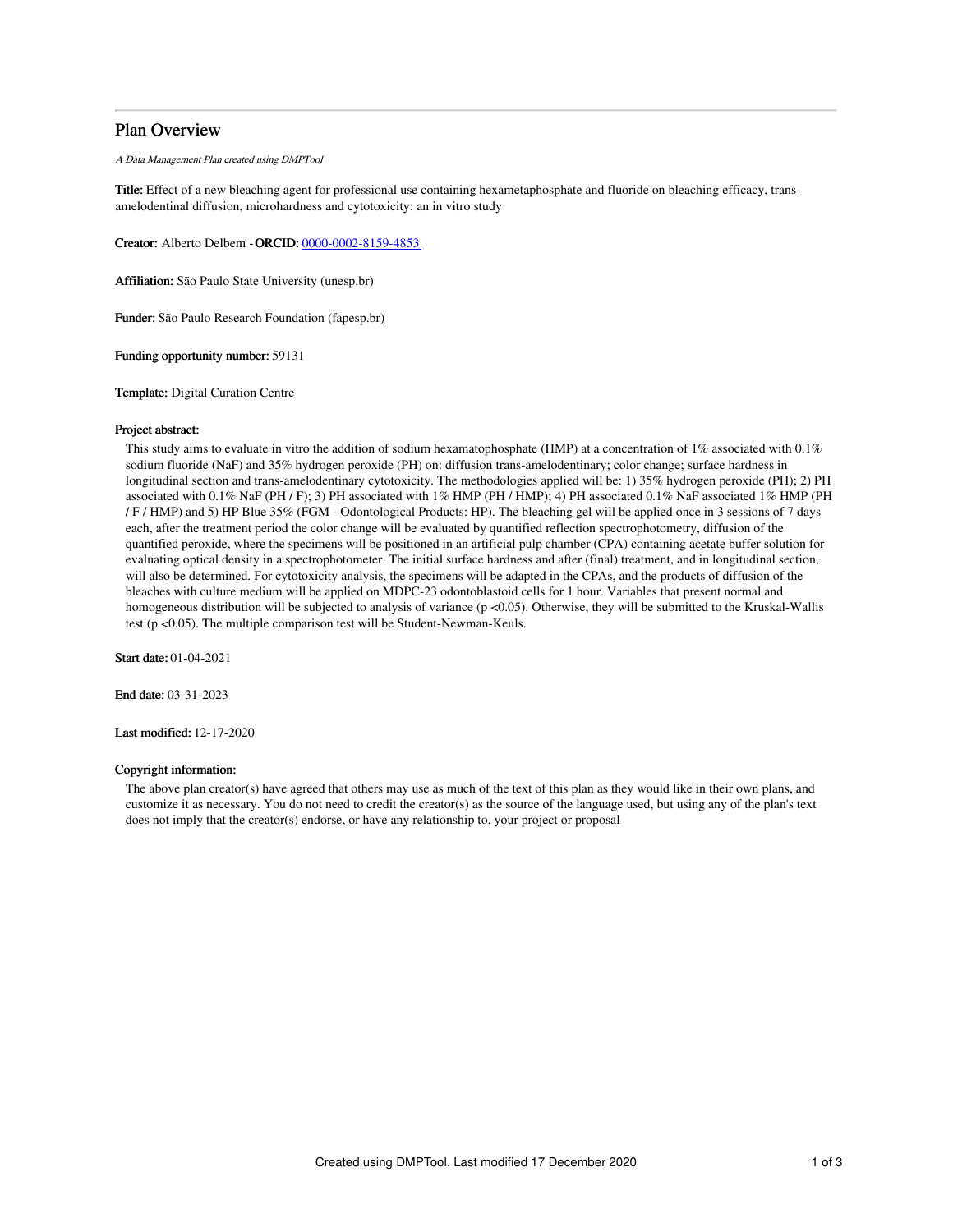Effect of a new bleaching agent for professional use containing hexametaphosphate and fluoride on bleaching efficacy, trans-amelodentinal diffusion, microhardness and cytotoxicity: an in vitro study

## Data Collection

## What data will you collect or create?

Color values; hydrogen peroxide trans-amelodentinal diffusion; hardness values of enamel/dentin; trans-amelodentinal cytotoxicity.

#### How will the data be collected or created?

Color data: color values of enamel/dentin samples using the CIE L\*a\*b\* color system. The change values of L\* ( $\Delta L$ ), a\* ( $\Delta a$ ) and b\* ( $\Delta b$ ) will be calculated. The total color change will be calculated using the formula:  $\Delta E = [(\Delta L)^2 + (\Delta a)^2 + (\Delta b)^2]$ %. Trans-amelodentinal diffusion of the hydrogen peroxide determined by the colorimetric reaction of hydrogen peroxide, and leucocrystalline violet, catalyzed by the enzyme peroxidase; mesuared by absorbance (596 nm) and expressed in µg/mL. Enamel surface hardness data: Knoop diamond indenter under 25 g for 10 s in each enamel/dentin disk; and cross-sectional hardness with a load of 5 g for 10 s, and at 5, 10, 15, 20, 25, 30, 40, 50, 60, 80, 100, 120, 140, 160 and 180 μm of the surface. Trans-amelodentinal cytotoxicity: cell viability, alkaline phosphatase and mineralized nodules from immortalized cells of MDPC-23 odontoblastic lineage.

## Documentation and Metadata

## What documentation and metadata will accompany the data?

Graphic, figures, tables and Microsoft Excel spreadsheet. The data can be accessed through the UNESP Repository.

## Ethics and Legal Compliance

## How will you manage any ethical issues?

In vitro study. There are no ethical issues involved.

## How will you manage copyright and Intellectual Property Rights (IP/IPR) issues?

As a result of this project, articles will be published. Copyright will be determined jointly with the members of our research group.

## Storage and Backup

#### How will the data be stored and backed up during the research?

The data will be stored on external hard drives, SSD on laptop, Microsoft OneDrive, and UNESP repository.

## How will you manage access and security?

All researchers involved in the project will have access to the data, but only the researcher responsible and coordinator will edit and update the backup.

## Selection and Preservation

## Which data are of long-term value and should be retained, shared, and/or preserved?

All data will be kept indefinitely. There is no validity. The data can be reused to validate research findings, conduct new studies or to teach.

## What is the long-term preservation plan for the dataset?

The data will be storage in the UNESP repository, indefinitely, with no costs for data storage. The data will be prepared and stored by the project participants during the development of the study.

## Data Sharing

## How will you share the data?

The data will be shared with any interested researcher through the UNESP repository, after publication in international journals; in any situation, prior identification (Country, Institution, Researcher).

## Are any restrictions on data sharing required?

There are no restrictions after publishing the data in international journals. In cases of use for research or publications, a partnership and participation agreement must be signed.